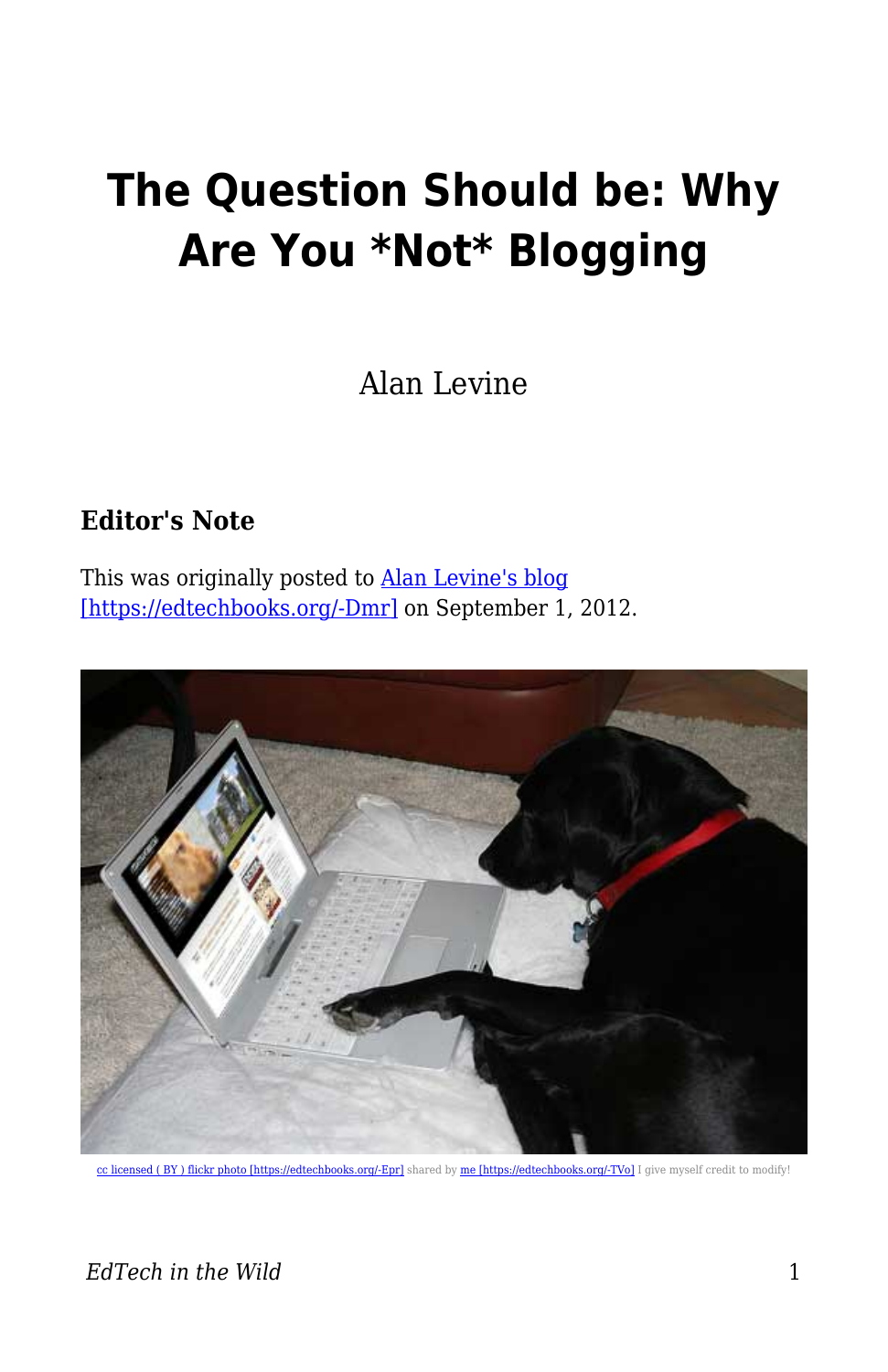I don't really have to explain why I blog. Actually I am compelled to. I cannot stand to NOT blog. It's easy, and as I said in my first post, April 19, 2003, on a then self hosted MovableType blog- [I Blog](https://cogdogblog.com/2003/04/19/i-blog/) [Therefore I Am \[https://edtechbooks.org/-nza\].](https://cogdogblog.com/2003/04/19/i-blog/)

It is for me, primarily, how I think through ideas, issues, and stuff that makes me want to puke. It is as much a part of my cognitive process.

In last week's pre class discussion for the [Program for Online](https://edtechbooks.org/pedagogyfirst.org/wppf12) [Teaching Certificate Class \[https://edtechbooks.org/-WoDV\]](https://edtechbooks.org/pedagogyfirst.org/wppf12) I kind of jumped on someone in the chat who said "I do not have time to blog". I was probably kind of rude, but **I refuse to buy that as an excuse. It's a copout.**

Yes, I know people are busy. But if you give me a detailed log of everything you do in a week, a detailed chronology, I will find the time for you. What you are really saying is, "It is not important enough for me to prioritize what I do" Why not just own that? or "Although I am delighted to consume and reuse open content and information from the nwtworked world, I am not really interested enough in contributing back."

Kids have a name for that– "stingy".

Here is how people operate, **we make time to do things that are important to us.**

First of all, the thing I assure people spend a lot of time doing is email. Let's review what to write email.

- Spend a little time thinking about what you will write.
- Open a piece of software (or web site).
- Click Compose
- Write out your email, format it, maybe paste in some URLs and/or open a file on your computer, and add it as an attachment.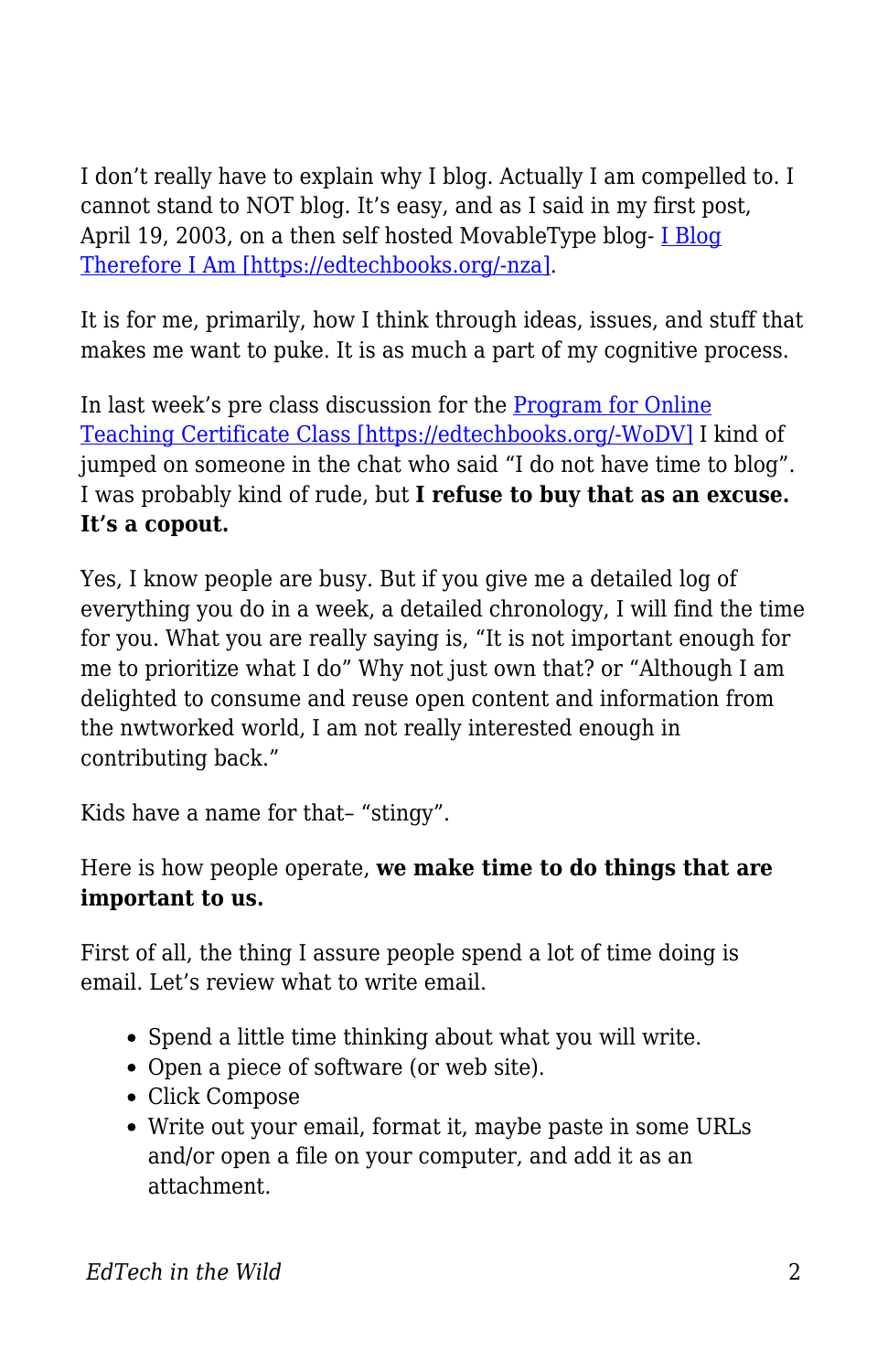Click Send

You know what you just did? That is the same amount of effort it takes to blog.

You what people spend a lot of time on email; doing? Forwarding links. Thats a stupid place to share. Or get this, scheduling meetings. C'mn you have seen this, or even done it yourself. It could take easily 25 emails to schedule a meeting between 4 people, when it could be done with 1 email and a tool like<http://doodle.com>.

But you will say, "It takes me hours to write a blog, I do several drafts, let it sit, comeback days later…."

That is not blogging. That is composing a paper. That is thinking about a blog as a highly published final piece of literature.

Fooey.

Blogging should be conversational. It should be half baked. Or less. It should (in my case) contain typos –because it is not meant to be (IMHO) a published journal article- it is your own personal thinking, shared out loud.

If you are spending that long writing a blog post, then you are wasting time. And you are blogging wrongly.

Let me tell you how I blog.

I don't use a computer.

As I am driving, walking, hiking, biking, sitting drinking my coffee, I am often composiong the blog in my head. i get an idea of something I want to write about (like this), and by the time I sit down to the computer, its really a matter of dictating it (well sort of, I do a lot of rewriting as I type). But the idea, or the seed of it, is mostly done. I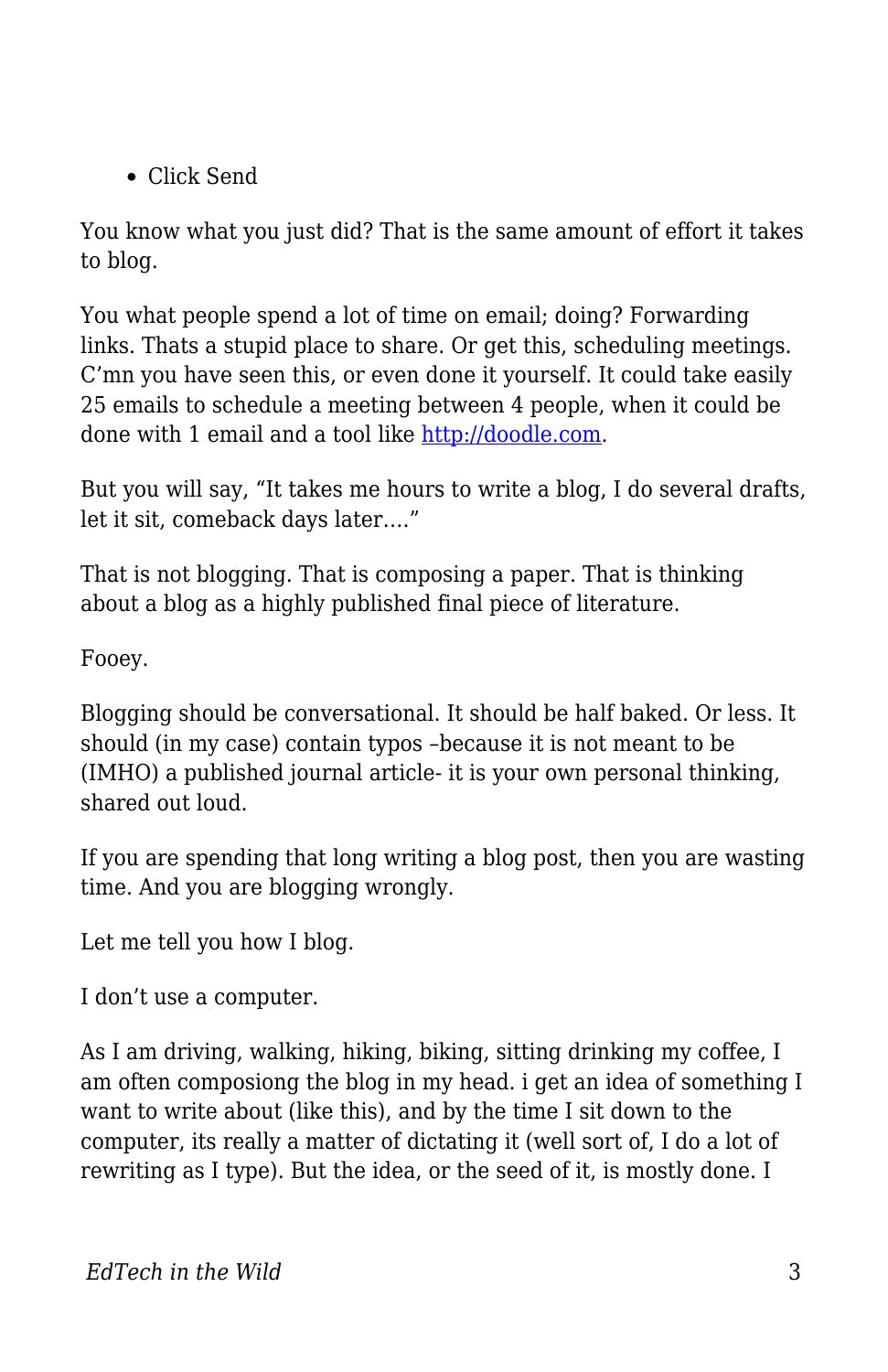spend more time finding photos (actually I do not, I usually can locate, usually in much less than 10 minutes, the creative commons photo I want uaing [compfight \[http://compfight.com/\].](http://compfight.com/) In fact the photo above, I searched on "dog computer" as tags, and ironically one of the photos was my own. But thats a different story.

Do you know what you were thinking about on a date, like, say September 30, 2005?

I will wait.

See if you can recall.

Are you having trouble?

I don't because I have an outdoor brain [https://edtechbooks.org/-TJA](https://cogdogblog.com/2005/09/30/) (wow that was a blog heavy day).

It has been a long time since I nodded when reading (maybe it was listening to) [the IT Conversations podcast where Jon Udell spoke](http://blog.jonudell.net/2009/04/28/data-driven-career-discovery/) [about his notion of narrating the work we do](http://blog.jonudell.net/2009/04/28/data-driven-career-discovery/) [\[https://edtechbooks.org/-aWx\]](http://blog.jonudell.net/2009/04/28/data-driven-career-discovery/) (I was also listening because he was talking to a colleague [Hilary Mason \[http://www.hilarymason.com/\]](http://www.hilarymason.com/) who is now a big shot in the tech world).

The fulcrum of my talk last week at the Open Education Conference was observable work. I first started thinking about this back in 2002, when I included this Dave Winer excerpt in my review of Radio UserLand:

**We've been using this tool since November, internally at UserLand. We shipped Radio 8 with it. When we switched over our workgroup productivity soared. All of a sudden people could narrate their work. Watch Jake as he reports his progress on the**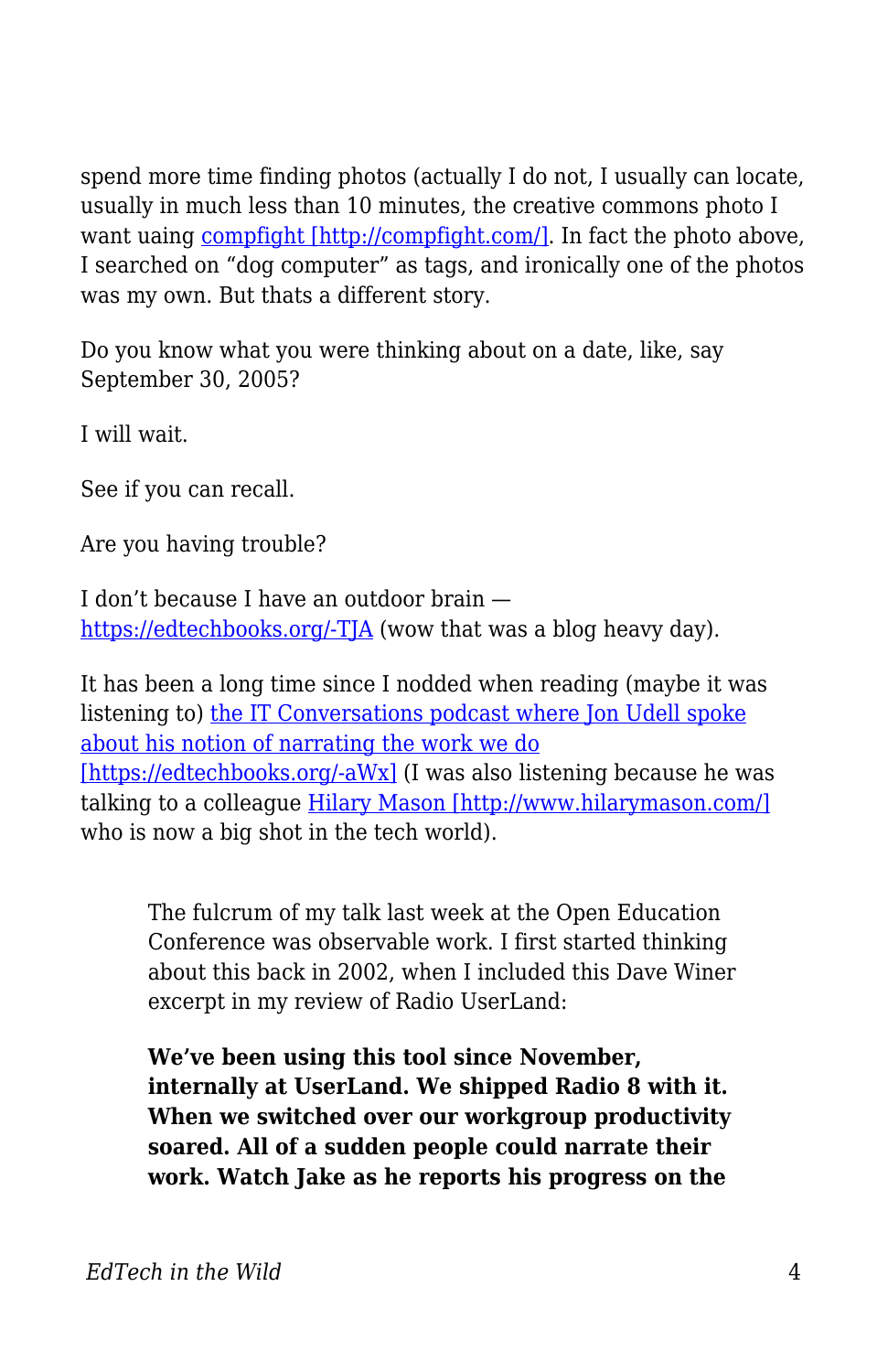**next project he does. We've gotten very formal about how we use it. I can't imagine an engineering project without this tool.**

Since then I've spoken a few times about the idea that by narrating our work, we can perhaps restore some of what was lost when factories and then offices made work opaque and not easily observable. Software developers are in the vanguard of this reintegration, because our work processes as well as our work processes are fully mediated by digital networks. But it can happen in other lines of work too, and I'm sure it will.

But it really has not happened (that was written in 2009, so not that long ago).

So for me, blogging is not about writing for other people (though with syndication and truly open networks, it is a benign and beneficial side product), it's really *for me*. Not to be found or anything, but for mw to be working out ideas in a visible space– it just makes sense to me. Why would we not be all doing this?

One of the very first things I heard when I started as a green ed tech rookie, at a Maricopa Community College Ocotillo Retreat in 1992, was "we really want to be able to know who is doing what in Maricopa". This was not big brother reading your email, but in a large system– but actually any size organization, it is most common that people on one branch or side of it (say in a different camps, department, etc) does not know of innovation work being done elsewhere.

How could one know? I spent years at Maricopa trying different approaches. I even built a system people loved, and we tried [real](http://www.mcli.dist.maricopa.edu/show/league2003/mlx.html) [honest approaches like bribery and competition](http://www.mcli.dist.maricopa.edu/show/league2003/mlx.html) [\[https://edtechbooks.org/-mDb\].](http://www.mcli.dist.maricopa.edu/show/league2003/mlx.html)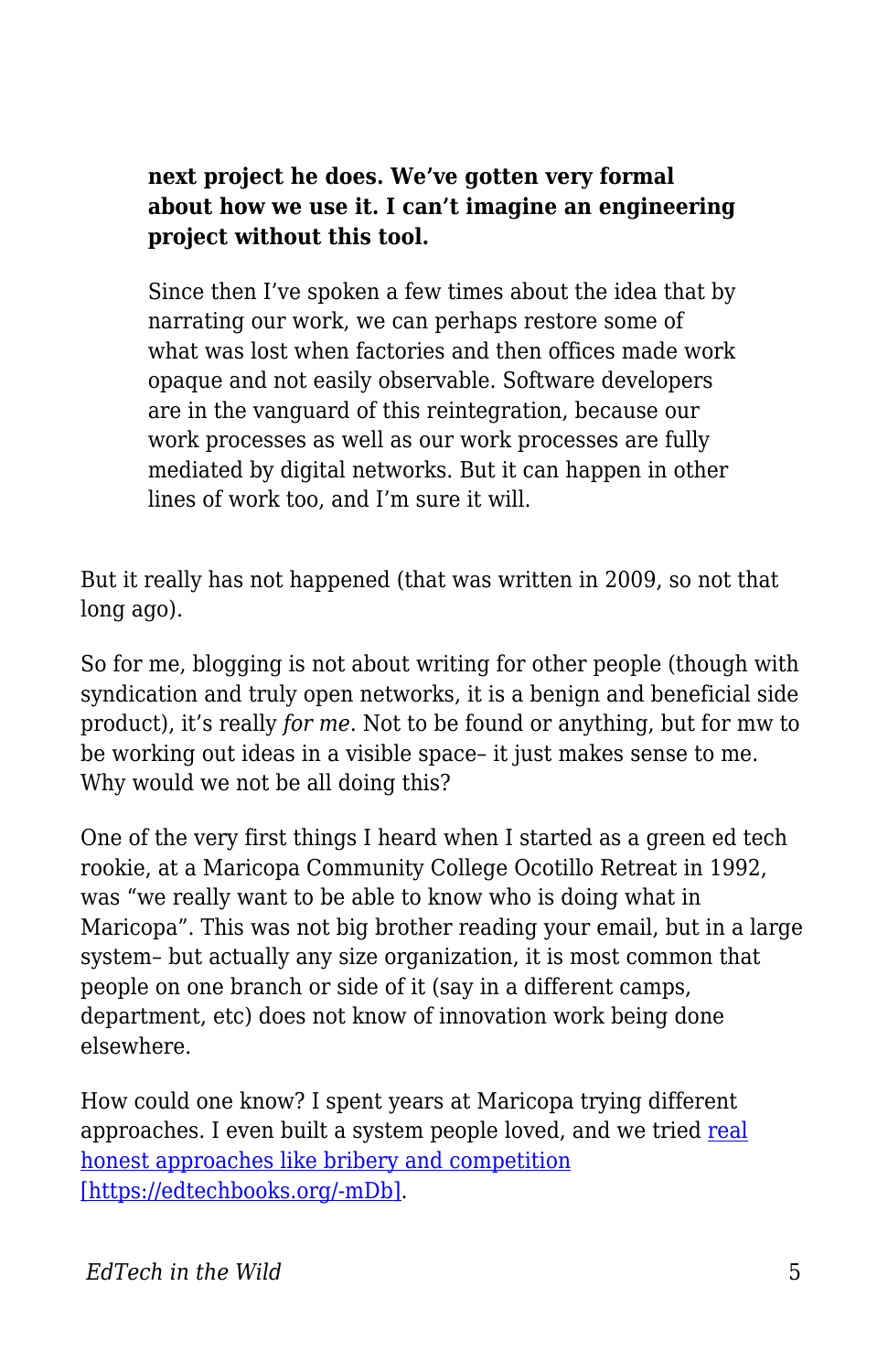But if we pried free some of that time and effort we lavish on emails, and maybe did regular amounts of publishing in our own spaces, think if the potential for not only informing people in our organization, but our community, our world.

When you send someone, or a group, some useful resource, or an idea via email, how many people gain from that? Is that information easily recoverable? Addressable? Email is the black hole of information, it is where ideas go to shrivel up and die.

I never formulated this coherently, but in my time at University of Mary Washington, I saw a potential for them as an organization, because of their size and familiarity, to become a place that openly writes about all the work they do, not just classes and gung ho tech profs, in the open. Students too. Like everyone doing this.

And has it networked, aggregated, re-aggregated. It is [the syndication](http://bavatuesdays.com/the-state-of-aggregation-at-umw/) [network that people like Cathy Finn-Derecki and Jim Groom have put](http://bavatuesdays.com/the-state-of-aggregation-at-umw/) [in place \[https://edtechbooks.org/-tof\],](http://bavatuesdays.com/the-state-of-aggregation-at-umw/) and they are getting closer and closer. They have the platform and infrastructure of [umw.edu](http://umw.edu) [\[http://umw.edu\],](http://umw.edu) but frankly, a lot of the department and office pages have a feel of static pages. Or one line posts with links to PDFs.

If you had a place where not only profs were thinking and writing in the open about the work they do, but also staff, admins -those department pages could become living, remixed flows of ideas. The technology is not the problem, it ia an inability to see, and appreciate the power of narrating the work we do.

A department page could become alive with a flow of ideas from individuals, and a school could aggregate from that, and the university as a whole could aggregate from that. It would be a beautiful machine. And I have hopes that it is going in that direction, with the energy that is already flowing out of [UMWDomains](http://umwdomains.com/) [\[http://umwdomains.com/\]](http://umwdomains.com/)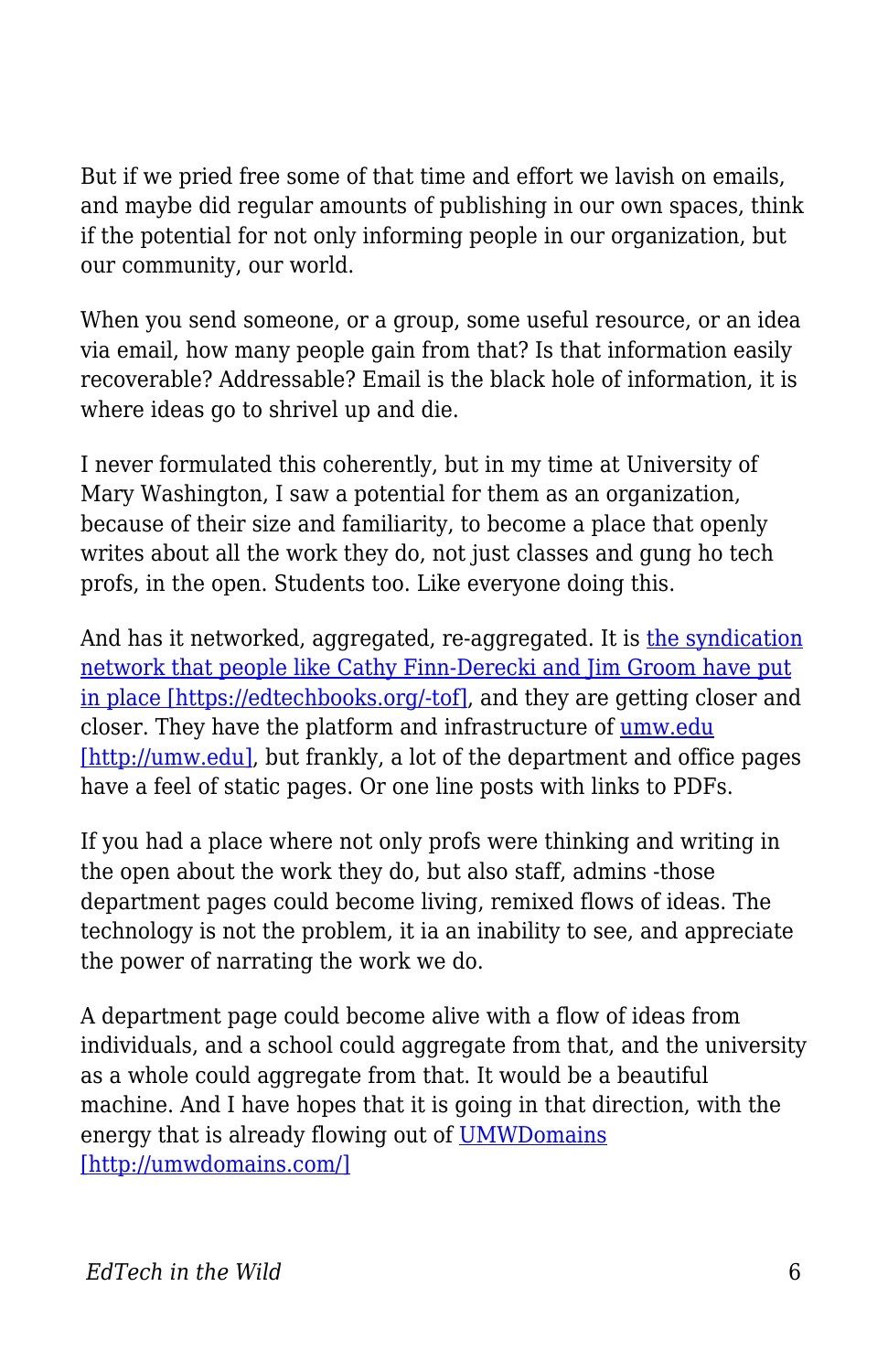## **So here is why I blog. It is foolish and informationally selfish, not to.**

It is foolhardy in a networked environment, to not give back in some way to the content and information that flows towards you. And you are cheating yourself out of a gift of now only knowing what you did on a given date, but being able to track how your thinking and ideas have evolved over time.

Heck, even cats can blog.



[cc licensed \( BY NC ND \) flickr photo \[https://edtechbooks.org/-wue\]](http://flickr.com/photos/lambj/3457510870/) shared by [Tabbymom Jen \[https://edtechbooks.org/-inB\]](http://flickr.com/people/lambj/)

If that does not convince you, I am lost.